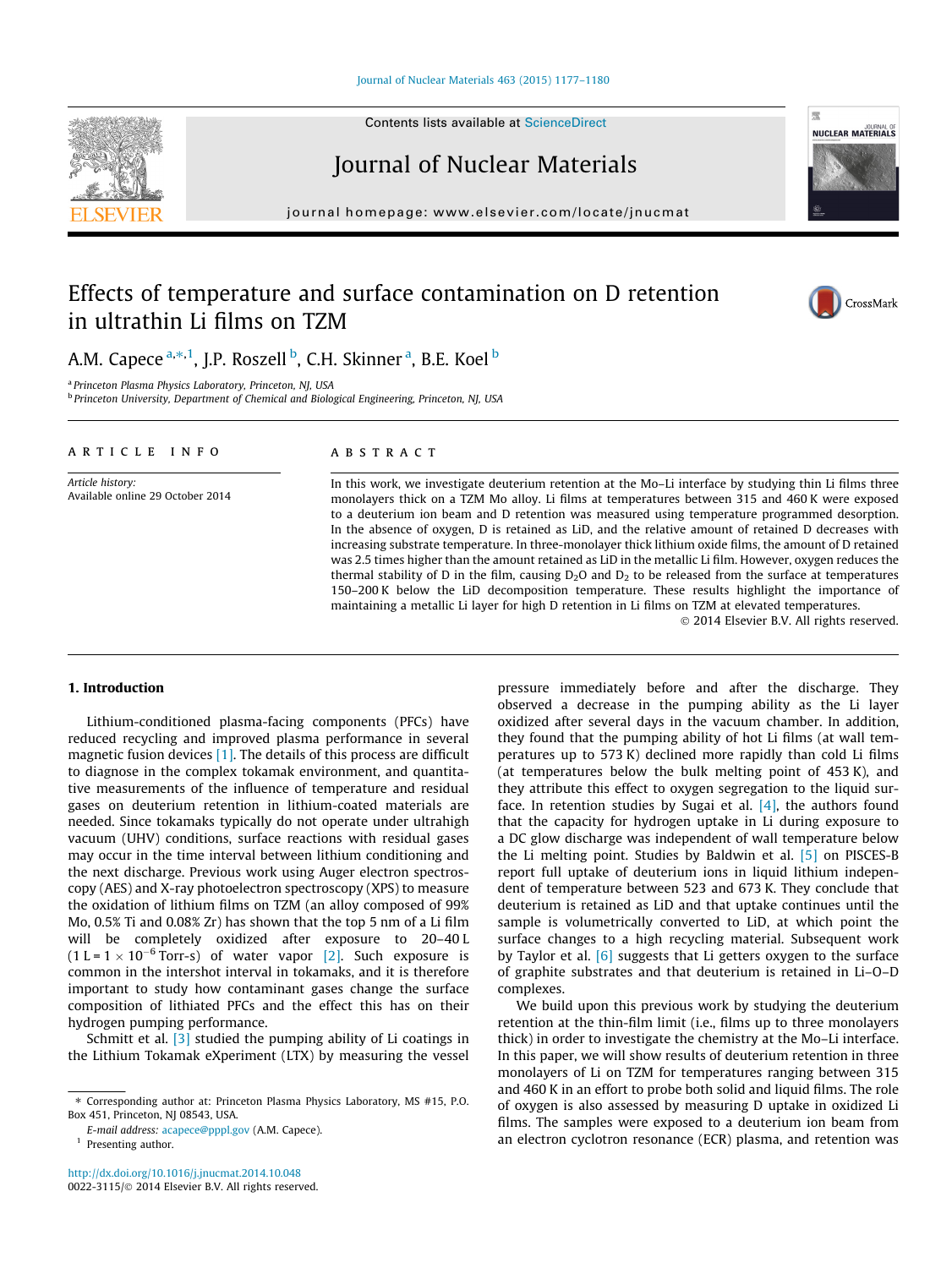measured by monitoring the evolution of deuterium from the lithiated surface as the sample was heated.

### 2. Experimental setup

The experiments were performed in a stainless steel UHV vacuum chamber with a base pressure of 2  $\times$  10<sup>-9</sup> Torr pumped by a 170 l/s turbo molecular pump and 440 l/s ion pump. A polycrystalline TZM sample, 8 mm on a side and 0.5 mm thick, was mounted between two Ta posts by spotwelding to 0.015-inch diameter Ta wires. The sample was cleaned using a combination of 1-keV Ar<sup>+</sup> ion sputtering and chemical cleaning (heating in a background pressure of  $O_2$ ); however, oxygen contamination remained at the surface as measured by AES (less than 25 at.%), but was mostly likely associated with the grain boundaries. Lithium was deposited onto the TZM substrate by thermal evaporation from a SAES Getters alkali metal dispenser [\[7\]](#page-3-0). The surface coverage of Li was calibrated using temperature programmed desorption (TPD) carried out by a 10 K/s linear temperature ramp up to 1200 K. The amount of Li on the surface was determined by measuring the area under the Li desorption curve in TPD and comparing that to the area under the curve for Li desorption from one monolayer of Li. Information on Li desorption from TZM and a discussion of the assignment of the one-monolayer Li TPD curve can be found in Ref. [\[2\].](#page-3-0) TPD was conducted by resistively heating the sample and monitoring the desorbed species with a UTI 100C quadrupole mass spectrometer (QMS) with the ionizer in direct line-of-sight of the sample. Temperature control was implemented using a Eurotherm 3508 PID controller, and the temperature was monitored using a type C thermocouple spot-welded to the back of the sample.

Following Li deposition, the chamber was backfilled with  $D_2$ (99.999%, Specialty Gases of America) gas to a partial pressure of  $5 \times 10^{-5}$  Torr via a variable leak valve. Deuterium ions were produced using a tectra GenII ECR plasma source [\[8\]](#page-3-0) that contains a set of grids for ion extraction and acceleration. The plasma source was operated at a grid bias of 250 V and an extraction voltage of  $-500$  V. The ion current on the sample was measured to be 1  $\mu$ A with an applied positive bias of 50 V for suppression of secondary electron emission. This is equivalent to a deuterium ion flux of  $2 \times 10^{13}$  cm<sup>-2</sup> s<sup>-1</sup>. Including the plasma potential, typically 10-20 V [\[8\]](#page-3-0), the incident ion energy was estimated to be  $\sim$ 265 V. The sample was exposed to the plasma for 100 s, producing a fluence of 2  $\times$  10<sup>15</sup> D/cm<sup>2</sup> (assuming the majority ion species is D<sup>+</sup><sub>2</sub>). The process of Li deposition and ion bombardment occurred at constant substrate temperatures, which ranged between 315 and 460 K. The surface was subsequently oxidized by exposing the sample to  $O_2$  (99.999%, Specialty Gases of America) gas at a partial pressure of  $5 \times 10^{-7}$  Torr for 40 s. Deuterium release was measured by monitoring the partial pressure of  $D_2$  during a temperature ramp of 10 K/s.  $H_2$ , HD,  $H_2O$ , HDO,  $D_2O$ , and Li were also monitored.

## 3. Results and discussion

## 3.1. Formation of LiD Films on TZM

A three-monolayer Li film was deposited on TZM and then exposed to the deuterium ion beam. TPD was then performed while monitoring the Li ( $m/q = 7$ ) and D<sub>2</sub> ( $m/q = 4$ ) signals, and the results are shown in Fig. 1. The low temperature Li peak, at 584 K for this Li coverage, represents desorption of Li from a multilayer Li film, as determined by previous TPD studies of Li on TZM [\[2\]](#page-3-0). At 663 K for this experiment, Li and  $D_2$  simultaneously desorb from the surface, indicating rate-limited evolution due to LiD decomposition at the surface to liberate both species. Engbaek



Fig. 1. Li and  $D_2$  TPD traces from a 3 ML Li film on TZM after exposure to 265 V  $D_2^*$ ions with a fluence of  $2 \times 10^{15}$  D/cm<sup>2</sup> with the substrate at 315 K. Li (solid line, m/  $q = 7$ ) and  $D_2$  (dashed line,  $m/q = 4$ ) signals were monitored. The peak at 584 K corresponds to desorption of Li from a Li multilayer  $[2]$ . Both Li and  $D_2$  desorb at 663 K for these conditions, indicating the thermal decomposition of LiD at the surface [\[9\]](#page-3-0).

et al. observed the same phenomenon at a similar temperature for LiH on Ni [\[9\]](#page-3-0). In their work, the LiH film was formed by depositing atomic hydrogen on a Ni(111) surface at 100 K, followed by Li deposition. As the temperature was increased during TPD, the atomic hydrogen diffused into the Li film to form LiH. A similar process is likely at work here, as the stopping range of 250 eV deuterium ions in Li is  $\sim$ 15 nm [\[10\].](#page-3-0) During the plasma exposure, deuterium ions are implanted in the TZM and then diffuse to the surface promptly or with heating during TPD.

The  $D_2$  release peak shown in Fig. 1 was not observed when only one monolayer of Li was deposited on the surface. Previous work has shown that the Li monolayer begins to desorb from TZM above 700 K, and the desorption temperature continues to increase with decreasing Li coverage  $[2]$ . This indicates strong Li-Mo bonding that is stable in the presence of deuterium; however, LiD can form when multilayer Li is present and Li-Li bonding dominates. Note that the  $D_2$  peak near 700 K in Fig. 1 is not due to the decomposition of LiOD, as previous work has shown that LiOH decomposes between 450 and 650 K to liberate  $Li<sub>2</sub>O$  and  $H<sub>2</sub>O$  [\[11\].](#page-3-0) No  $H<sub>2</sub>O$  $(m/q = 18)$ , HDO  $(m/q = 19)$ , or  $D_2O(m/q = 20)$  was evolved during these TPD experiments.

## 3.2. Temperature dependence of D retention in ultrathin Li films

The process of depositing three monolayers of Li followed by  $D_2^{\ast}$ ion exposure was conducted while the substrate was maintained at various constant temperatures. The relative amount of deuterium retained as LiD was determined by performing TPD and measuring the area of the  $D_2$  desorption peak shown previously in Fig. 1. This experiment was repeated for eight different substrate temperatures ranging from 315 to 460 K. The results are plotted in [Fig. 2](#page-2-0) and show that the relative retention drops exponentially with temperature. Approximately 40% less deuterium is retained for the film at 350 K than at 315 K. However, at temperatures above 400 K, little change in the deuterium retention was observed. The amount of oxygen at the TZM surface prior to Li deposition was measured with AES and did not vary with temperature. Additionally, the substrate temperature was changed between experiments in a nonsequential manner in order to eliminate any experimental bias.

An explanation for the temperature dependence of D retention is that the Li film may not be uniform and clustering may occur at low temperatures, causing the formation of Li islands several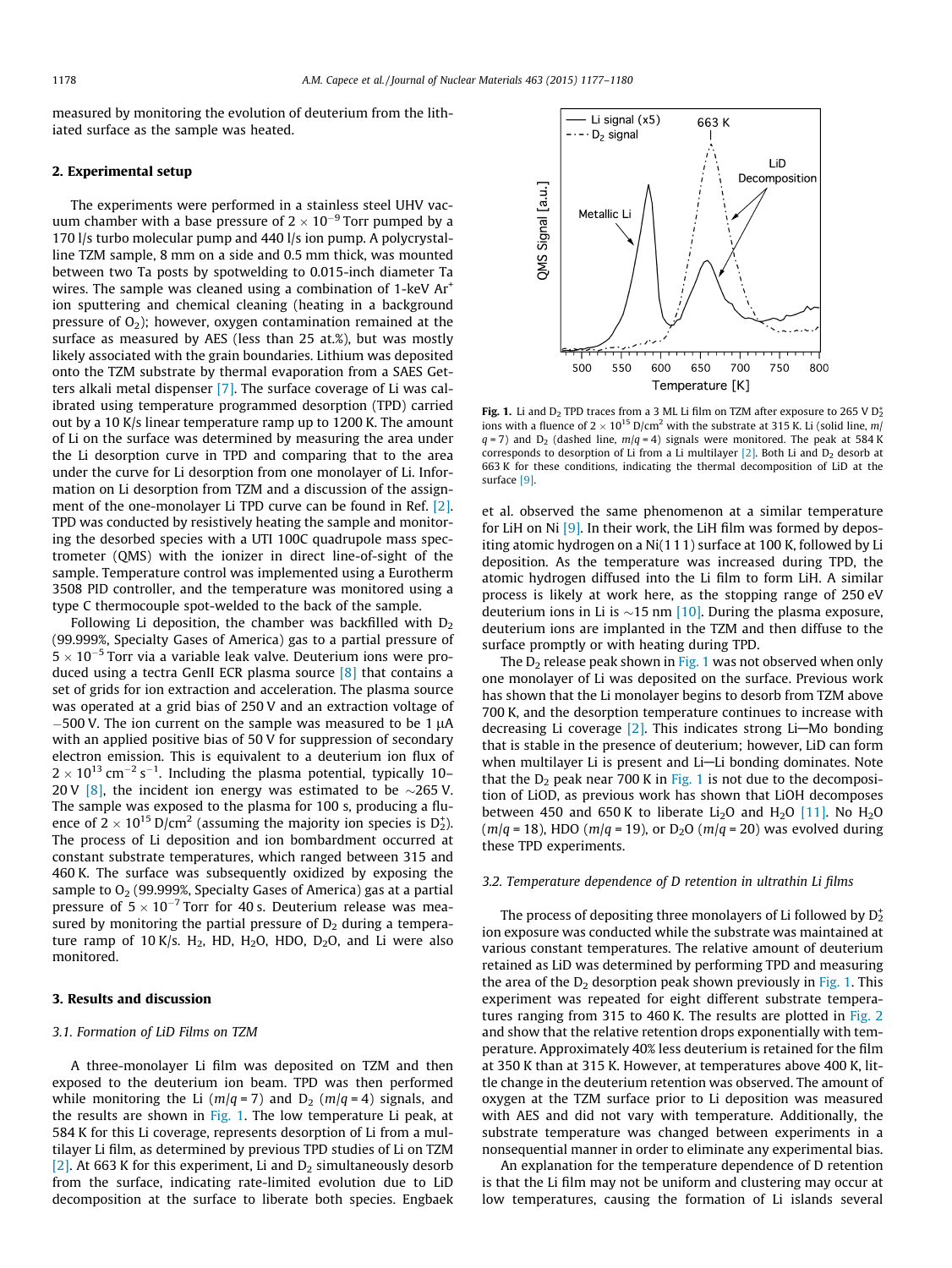<span id="page-2-0"></span>

Fig. 2. The amount of deuterium retained as LiD in a 3 ML Li film was measured at different substrate temperatures using TPD. The decrease in relative D retention with increasing substrate temperature is described well by an exponential fit. **Fig. 3.** D<sub>2</sub> TPD from: (a) a 3 ML lithium oxide film on TZM after exposure to 265 V with increasing substrate temperature is described well

atomic layers thick. LiD may form in these islands where Li-Li bonding dominates, but not in areas where the film is thinner. Surface melting may also play a role, as the surface melting temperature can be several hundred degrees lower than the bulk [\[12\].](#page-3-0) The oxygen contamination at the TZM surface could inhibit the formation of LiD, and the effect of oxidation on D retention is addressed in the following section. To better understand the origin of this temperature dependence, further work will be conducted on single-crystal Mo substrates, where oxygen contamination can be eliminated and with thicker films where island formation is less likely to influence the results. Future work will also use spectroscopic techniques, that are sensitive to the first 1–3 layers, such as low energy ion scattering and high resolution electron energy loss spectroscopy, to determine if oxygen segregates to the surface and inhibits LiD formation at higher temperatures.

#### 3.3. D retention in oxidized Li films

Three monolayers of Li were deposited on TZM at 400 K and were then fully oxidized by backfilling the chamber with  $O<sub>2</sub>$  gas to a partial pressure of  $5 \times 10^{-7}$  Torr for 40 s. This lithium oxide film was then exposed to the  $D_2^+$  ion beam. Fig. 3 shows  $D_2$  TPD from this surface (curve a), and for comparison we also plot  $D_2$ TPD from TZM with no Li after the same  $D_2^+$  exposure (curve b) and an oxidized Li film that was not exposed to the  $D_2^+$  ion beam (curve c). No  $D_2$  gas is evolved in curve (c) of Fig. 3, as expected. In the absence of Li, a  $D_2$  desorption peak at 520 K was observed, as shown in curve (b). This peak results from the diffusion and desorption of D that has been implanted in TZM via the ion beam. Four to five times more  $D_2$  is retained when  $D_2^+$  ions were incident on Li oxide than in TZM without any Li, as was observed by comparing the  $D_2$  release peak areas in curves (a) and (b). However, the desorption peak at 570 K in curve (a) is not the result of LiD decomposition.

An additional experiment was performed in which the Li film was first exposed to the  $D_2^+$  ion beam before being oxidized. Fig. 4 shows the  $D_2$  TPD trace prior to oxidation (dashed curve) indicating formation of LiD, as evidenced by the release of  $D_2$  gas near 700 K. After oxidation, however, LiD no longer exists at the surface and  $D_2$  gas is released at 550 K as shown in the solid curve. The results of Figs. 3 and 4 show that the presence of oxygen inhibits LiD formation at the surface and reduces the thermal stability of



 $D_2^{\star}$  ions at a fluence of 2  $\times$  10<sup>15</sup> D/cm<sup>2</sup>, (b) TZM surface with no Li after exposure to 265 V  $D_2^+$  ions at a fluence of 2  $\times$  10<sup>15</sup> D/cm<sup>2</sup>, and (c) a 3 ML film of lithium oxide on TZM without exposure to  $D_2^+$  ions.



Fig. 4.  $D_2$  TPD from a 3 ML Li film exposed to 265 V  $D_2^+$  ions at a fluence of  $2 \times 10^{15}$  D/cm<sup>2</sup> at 400 K before (dashed curve) and after (solid curve) oxidation. The presence of oxygen increases the amount of D retained at the surface but destabilizes the LiD film.

deuterium in the film.  $D_2^+$  exposure on the lithium oxide film also resulted in the evolution of  $D_2O$  at 500 K (not shown). Note that the amount of D retained in the three-monolayer thick lithium oxide film was 2.5 times higher than the amount of D retained as LiD in the metallic Li film, as determined by comparing the areas under the  $D_2$  TPD curves in Fig. 4. However, the D retained in the lithium oxide film begins to desorb around 400 K, and most of the D in the film is released from the surface at temperatures below that of LiD decomposition. These results show that at temperatures below about 400 K, oxidation improves D retention in Li films on TZM, but highlights the importance of maintaining a metallic Li layer to retain D in the film at temperatures above 400 K.

As a final comment, it is useful to compare these results and conclusions to those by Taylor et al. [\[6\]](#page-3-0) in similar studies with lithiated graphite substrates. Even though the intercalated Li in the carbon matrix they studied is different chemically from our ultrathin Li films on TZM, our results and conclusions are consistent.